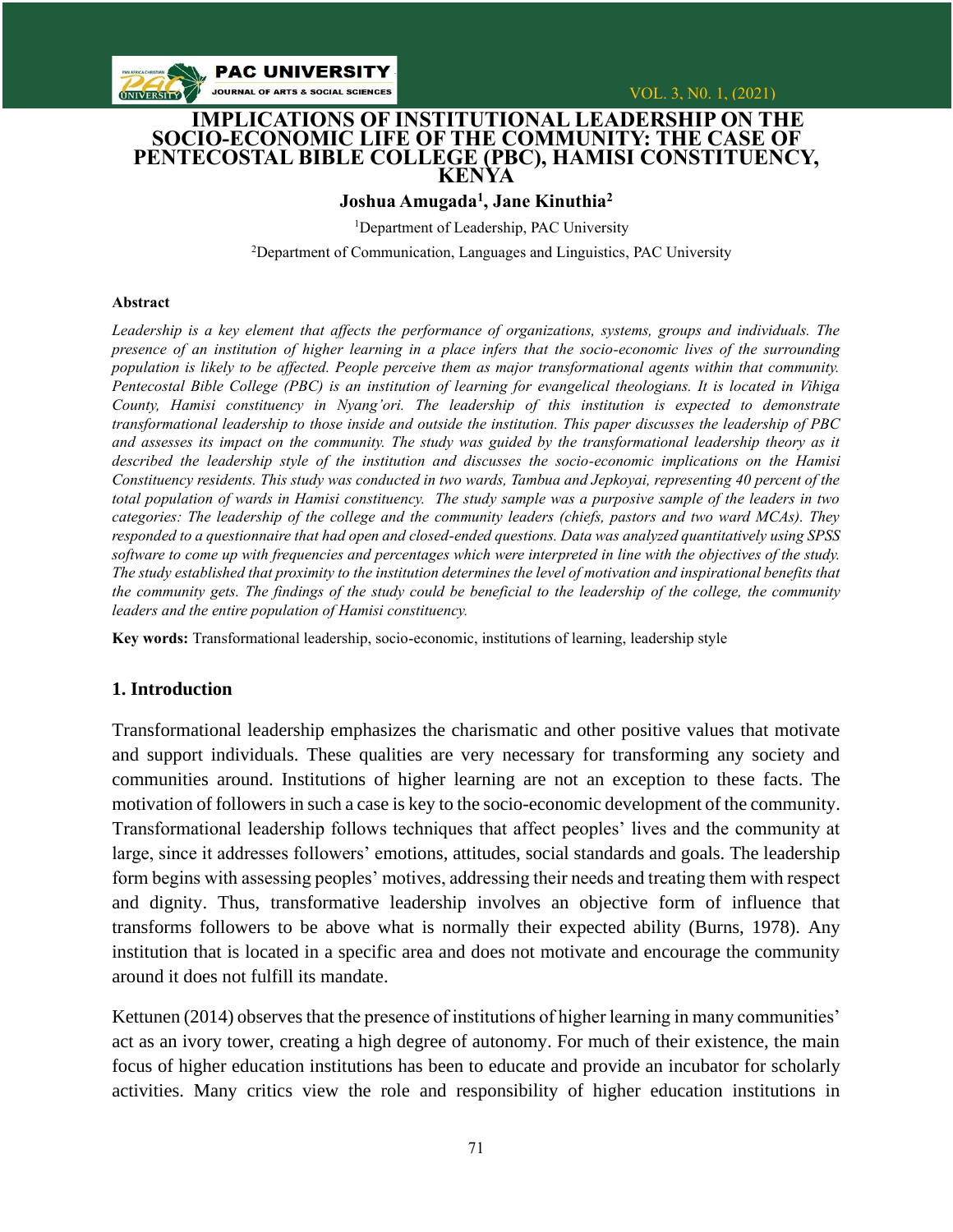

VOL. 3, N0. 1, (2021)

community development as simply producing a trained workforce for the surrounding area and beyond yet they should contribute to the social-economic development of the area where they are located. While viewed as a supplementary function by many, community development is a function of higher educational institutions, both at rural and urban institutions (Karlan, Choi & Bryan, 2018). In such institutions, leaders help their teams to prosper by supporting them to overcome the daily challenges towards prosperity while recognizing and identifying with them on the growth process (Caroselli, 2001). Leaders often influence people to achieve established goals by supporting, motivating and challenging them to work in a particular direction (Mavrinac, 2005). The transformational leadership model includes the effect of income, educational level and gender as they work out methods that will affect the community's goals.

Pentecostal Bible College (PBC) Nyang'ori, is a contemporary Christian institution that train Christian leaders to preach and teach the Christian faith. Having started in a rural set up in 1949, the area surrounding the college is now fairly developed. The college was started as a missionary center. This institution has grown to a higher learning system offering many courses, including certificate and diploma in Bible and Theology. In addition, the education institution undertakes activities that impact the lives of people within and outside the surrounding community. Although PBC Nyang'ori has been in the area for a long time, studies examining its influence on the socioeconomic lifestyle of the people around it, is limited.

### **2. Reviewed Literature**

D'Souza (2003) points out that "the way leaders use their powers will affect the productivity of the team and the freedom of the subordinates" (p.3). When leaders use excessive power to direct and command the subordinates, they will lose freedom at work. Productivity will decline. When leaders use less power to direct, members will have freedom and thus contribute to decision making. The 4 I's of transformational leadership are: Idealized influence (Charisma), Inspirational motivation, Intellectual stimulation and Individualized consideration (Bass & Riggio, 2006). Idealized influence deals with charisma and the emotional aspect of leadership (Bae, 2001). The factor reflects leaders who act as role models to an extent that their followers strongly want to identify and follow their morals and actions. Idealized form of leadership has high moral and ethical standards that guide followers and their leaders to pursue the right goals (Northouse, 2004). The form of leadership influences peoples' emotions by creating a solid vision and a sense of obligation.

Two components were used to measure idealized leadership. The first aspect is attrition of leaders. It develops from the perceptions and attitudes individuals have on their leaders. The next aspect is the behavioral leadership component. It comes from how people see and judge the behaviors of their leaders. In essence, the idealized leadership factor shows leaders who create stronger motivation for their followers to pursue the established vision (Northouse, 2004). Followers feel that they have someone to fall back on as they accomplish their task towards a set goal.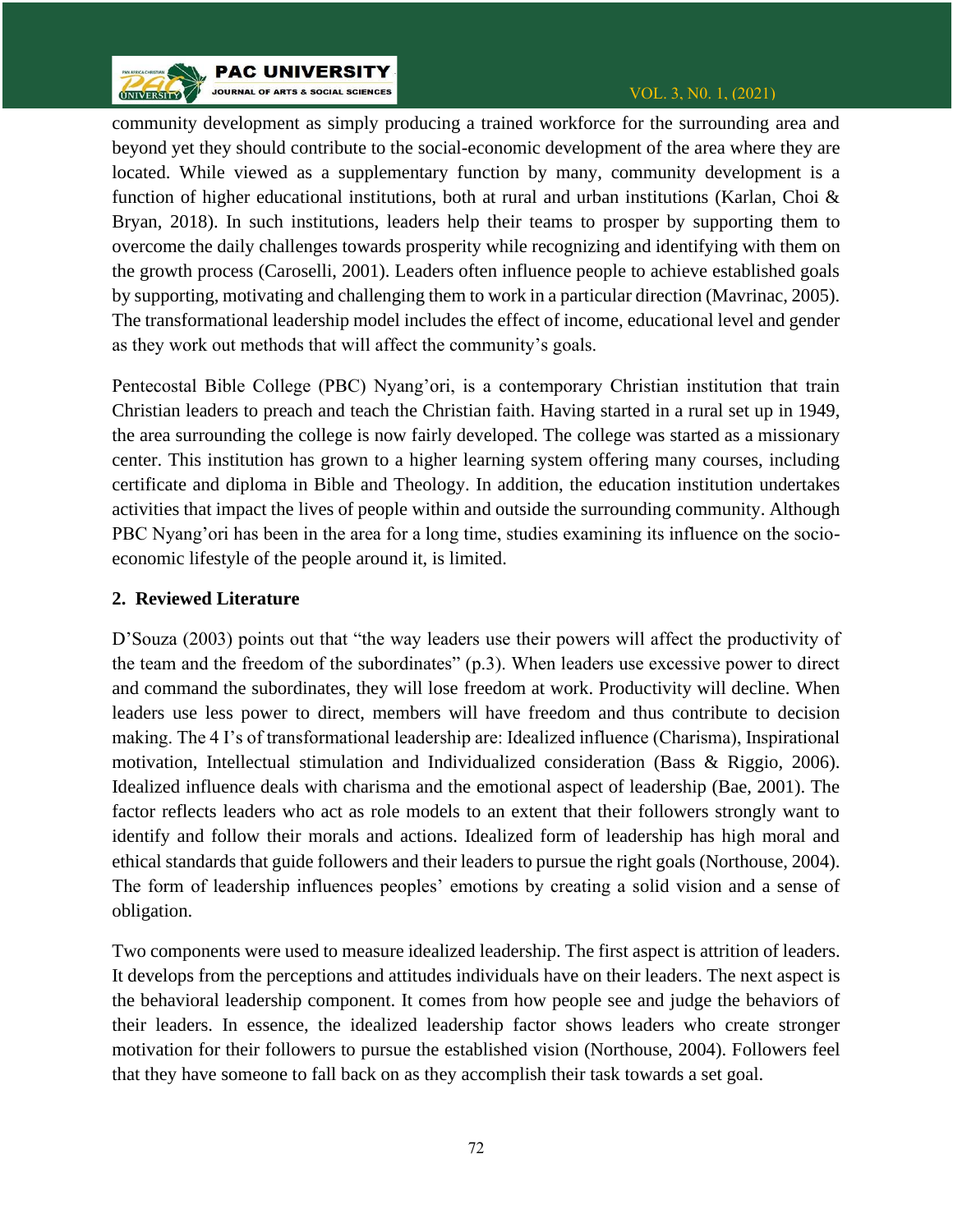

**PAC UNIVERSITY** 

**JOURNAL OF ARTS & SOCIAL SCIENCES** 

Inspirational motivation describes leaders who create high standards for the people they lead to follow and use inspiration for goal commitment based on shared values. In practice, an inspirational leader act as a representation to a set of values and offers emotional plea for people to realize their potential fully. Inspirational leadership is excellent in upgrading a group spirit vision (Northouse, 2004).

When individuals in the team are inspired towards a particular line of performance they tend to be committed to the path. As they work out, they are motivated to do it to the highest standard. Intellectual stimulation reflects how leaders motivate their followers to challenge their moral values through creativity and innovation. The form of leadership encourages and support people in their pursuit to try new strategies when faced with challenges vision (Northouse, 2004).

Individualized consideration is the provision of a supportive climate to help followers pursue their needs by listening and caring for each other. Based on the approach, leaders have a responsibility of coaching and advising people and at the same time offering assistance that can help followers meet their needs. Leaders who use individual consideration may delegate activities that can offer challenges to help their followers to prosper (Northouse, 2004).

## **2.1 Individualized Influence**

This is viewed in line with the way leaders demonstrate to their followers what they believe is the best in real life situations, characterized by role modeling. It inspires confidence in followers who in turn cause them to achieve goals that are way above their self-abilities (Atkison & Pilgree, 2011). Moreover, the influence that is created by the leaders and followers contribute to mutual identification subsequently making followers to identity with such type of a leader (Bennis, 2007). Leaders have to inspire followers to follow their behaviors. In the process, they will develop in their approach to social economic aspects of life.

### **3.2 Inspirational motivation**

A leader creates a vision that is inspiring and at the same time appealing to the people that they lead. Inspirational motivation is the ability of a transformational leader to integrate vision and mission into the team, organization or individual (Bae 2000). As observed by McCleskey, (2014), an effective transformational leader has the aptitude to ensure a collective meaning and designs challenges to push the people around them. This means integrating the vision and mission with a view of making the followers to improve their creativity and motivation so as to operate optimally in attainment of objectives in their socio-economic lives. However, creating conditions that can motivate individuals and ensure sustained progress is often a challenge to many leaders (Levy, 2013). This means for any production that will lead to development, leaders have to learn ways to motivate and encourage followers.

### **2. 3 Intellectual Stimulation**

People are prone to different kinds of problems in life. They need some mechanisms that can assist them to solve these problems. Intellectual stimulation encourages followers to be creative and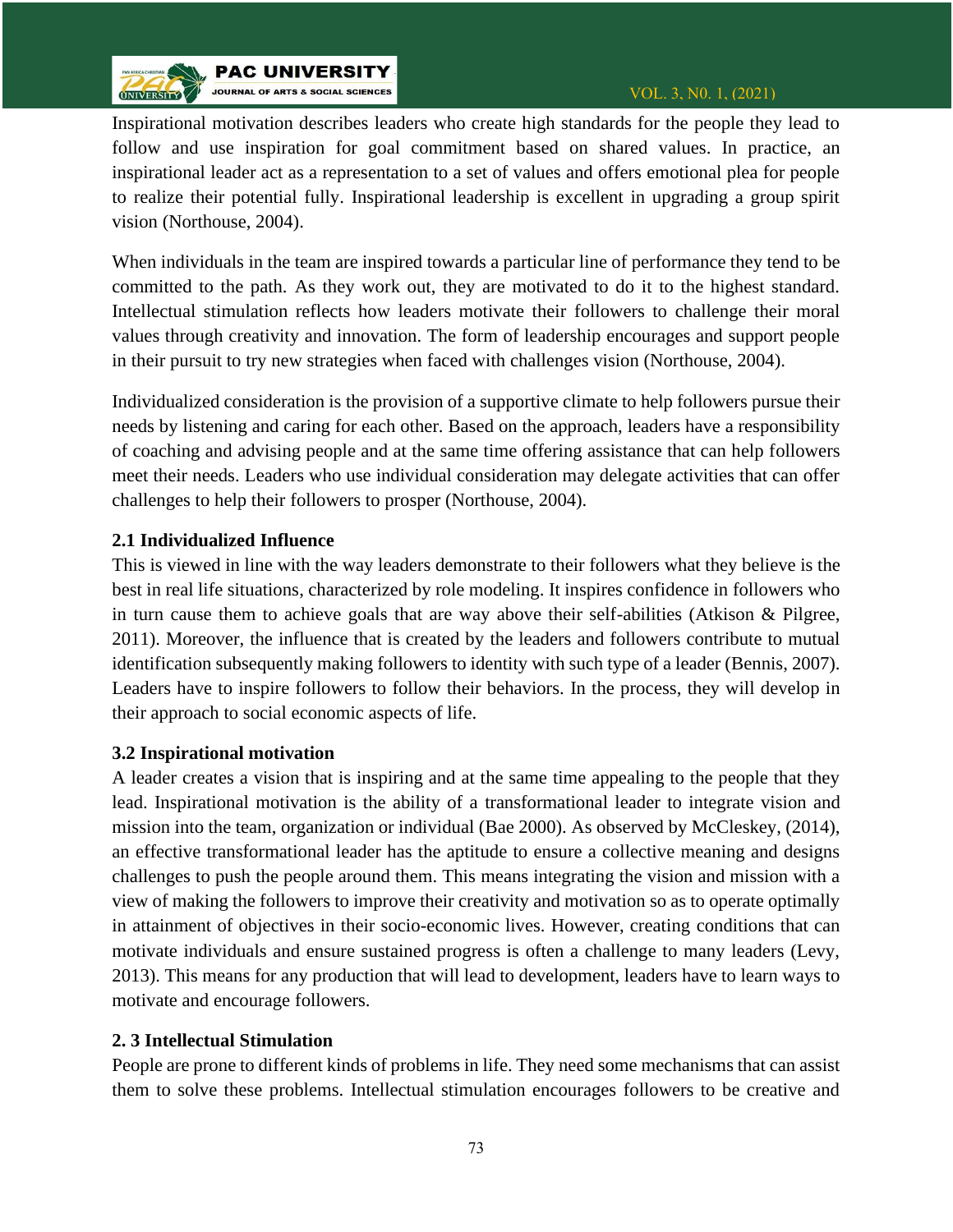

VOL. 3, N0. 1, (2021)

engage in problem solving (Bass & Riggio, 2006). The Intellectual stimulation concept in America was researched and most scholars got different results. In a study that Hansemark (2003) conducted in America on people who received education in entrepreneurship and those who never received the training, people who got training ended up creating more enterprises later after receiving entrepreneurial skills compared to those who never participated in the training. In another study, Yasin (1996) discovered that that increased investment in formal education results in high performance of the individuals involved. Transformational leadership by nature has to improve the community by stimulating the intellectual capacity of the individuals in the community to do more than what they were able to achieve alone. Transformation in Africa has had a clear uplift over the years as unemployed youths after going through training have gotten jobs in tourism and other sectors. This has immensely helped in the socio- economic development of the communities.

According to the United Nations Conference on Trade and Development (2017) the total number of young working people (ages 15–24) has increased rapidly in Africa from 44 million in 1950 to 230 million in 2015. Its share in the total population has remained stable at around 19 per cent. The continent has, however, struggled to provide employment opportunities for youth. While unemployment is a widespread phenomenon in Africa and that young people are particularly affected, there are evident efforts towards transformational development where people are getting more enlightened in perceiving ways to improve their socio - economic lives.

### **2.4 Individualized Consideration**

This is concerned with the individual needs of every follower. A transformational leader evaluates and considers the individual needs of each follower. They create a supportive environment that is focused on followers' achievement and growth. Individualized consideration constitutes developing followers through coaching, mentoring and teaching (Bennis, 2010). Among the factors of transformation leadership, individual consideration is the first factor whereby the leader demonstrates high concern for their followers, treats them as individuals and gets to know well about them as he/she listens to their concerns and ideas (Sarros & Santora, 2001). Individualized consideration deals with fundamental transformational leadership behaviors of treating individuals as important contributors to the organization. Leaders who use this style of leadership give due consideration for their followers needs and coach them to bring sustainable development (Kirkbride, 2006).

### **2.5 Collaborative Community Involvement**

African countries are viewed as the countries with the lowest development in the whole world. According to World Bank (2004), it is observed that of the 32 nations with high levels of poverty globally, 24 are in Africa. Other countries in the world have reduced the percentage of poverty level drastically but Africa has remained behind. Leaders in position have to strategize and come up with programs that will involve the community and help them to develop in their social economic lives. The leadership in Africa has to view development as a multifaceted concept. It is important that organizations influence the community around it in respect to social and economic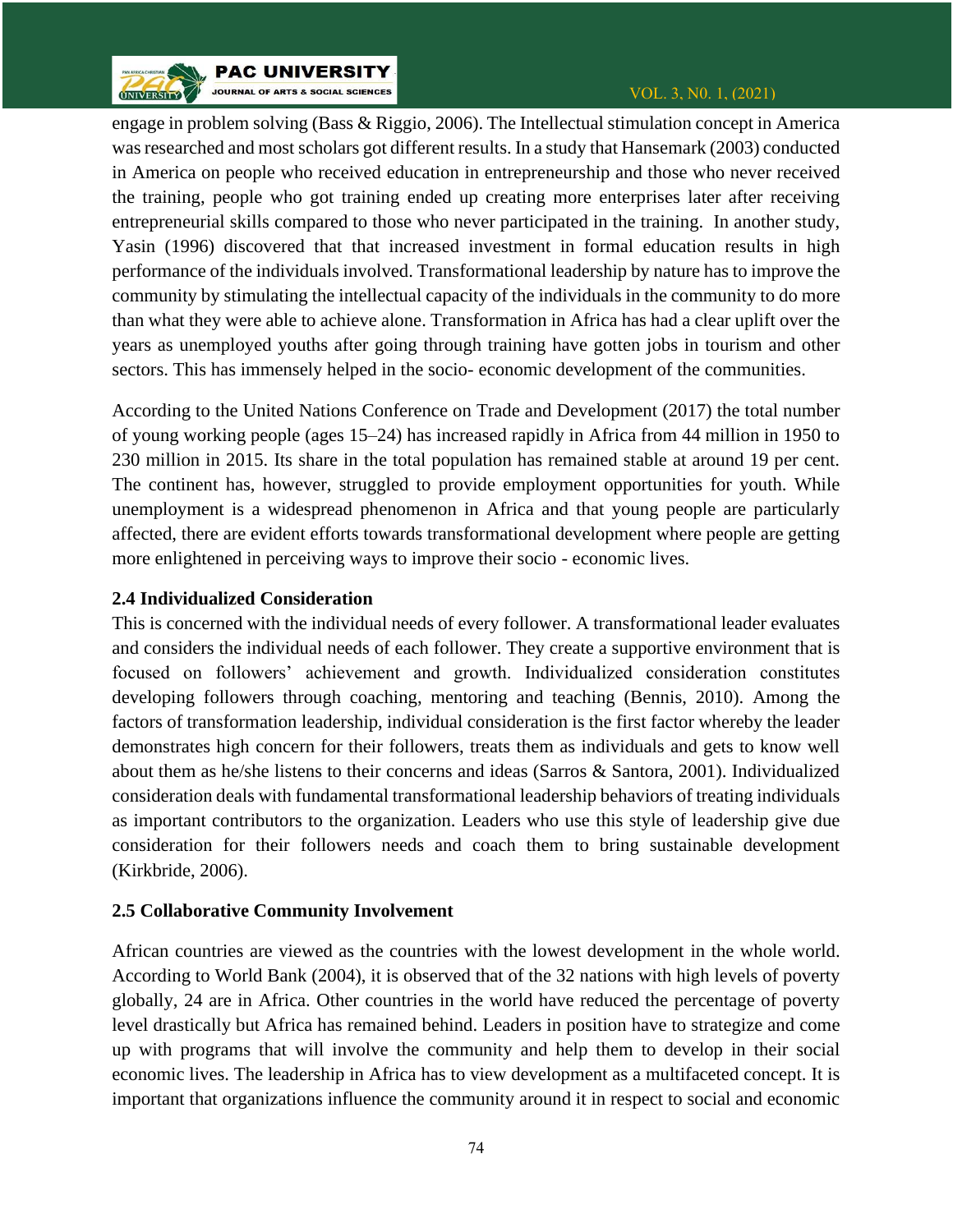

welfare. Evidently, as Uyan – Atay (2012) observes, there is an increase in the number of ways through which companies invest in the community. Organizations, institutions and companies are key determinants in the development of a community. They work as empowerment vehicles especially in rural areas. Community development is an involving process that should integrate the vulnerable and overlooked segments of the locality, mostly the women and youths. In definition, corporate community involvement, also known as Corporate Social Responsibility (CSR) is a way in which a company shares its resources with the community, including charitable donations, community projects and employer supported volunteering, sponsorship, related marketing and gifts in kind (Asundo, 2014).

Corporate Social Responsibility (CSR) is the continuing commitment by businesses to behave ethically and contribute to economic development while improving the quality of life of the workforce, families, the local community and society at large. When handling the issue of CSR, most companies have reported being involved in areas like fair treatment of customers, good corporate governance, stakeholders' engagement, transparency, accountability, risk management, social inclusion and socially responsible investments amongst many other things. It increases the social economic development to a higher degree (Asundo, 2014). Additionally, many leading organizations are allocating significant amounts of time and resources to the support of community involvement projects (Uyan – Atay, 2012).

## **3. Materials and Methods**

This section describes the methods that were employed in the research process. The researcher used descriptive research design which researchers describe as a method that fits research focusing on information and analysis of opinions or behaviors. The research location was Hamisi constituency in Vihiga County,Kenya where two wards, Tambua and Jepkoyai, were purposively sampled due to their proximity to PBC.

The targeted population was 50 respondents: 30 community and religious leaders from Tambua and Jepkoyai wards and twenty leaders from PBC College who were sampled from among the student leaders and lecturers. Data collected was coded and cleared for analysis through SPSS. Multiple regression analysis was conducted to determine the relationship between dependent and independent variables. Pearson correlation coefficient was used to determine the strength of the relationship among the variables.

To test the reliability of the instruments, the researcher employed the test- retest approach to determine the reliability of the study techniques and to perfect the questionnaire concepts which were administered to a random sample of community members around PBC that were not be part of the representative sample. The reliability of the instruments was then estimated using the Cronbach's reliability coefficient. Saunders et al. (2017) suggest a Cronbach's Alpha of 0.7, which confirms that the instrument used in data collection is reliable.

Test - retest reliability results are summarized in the table below: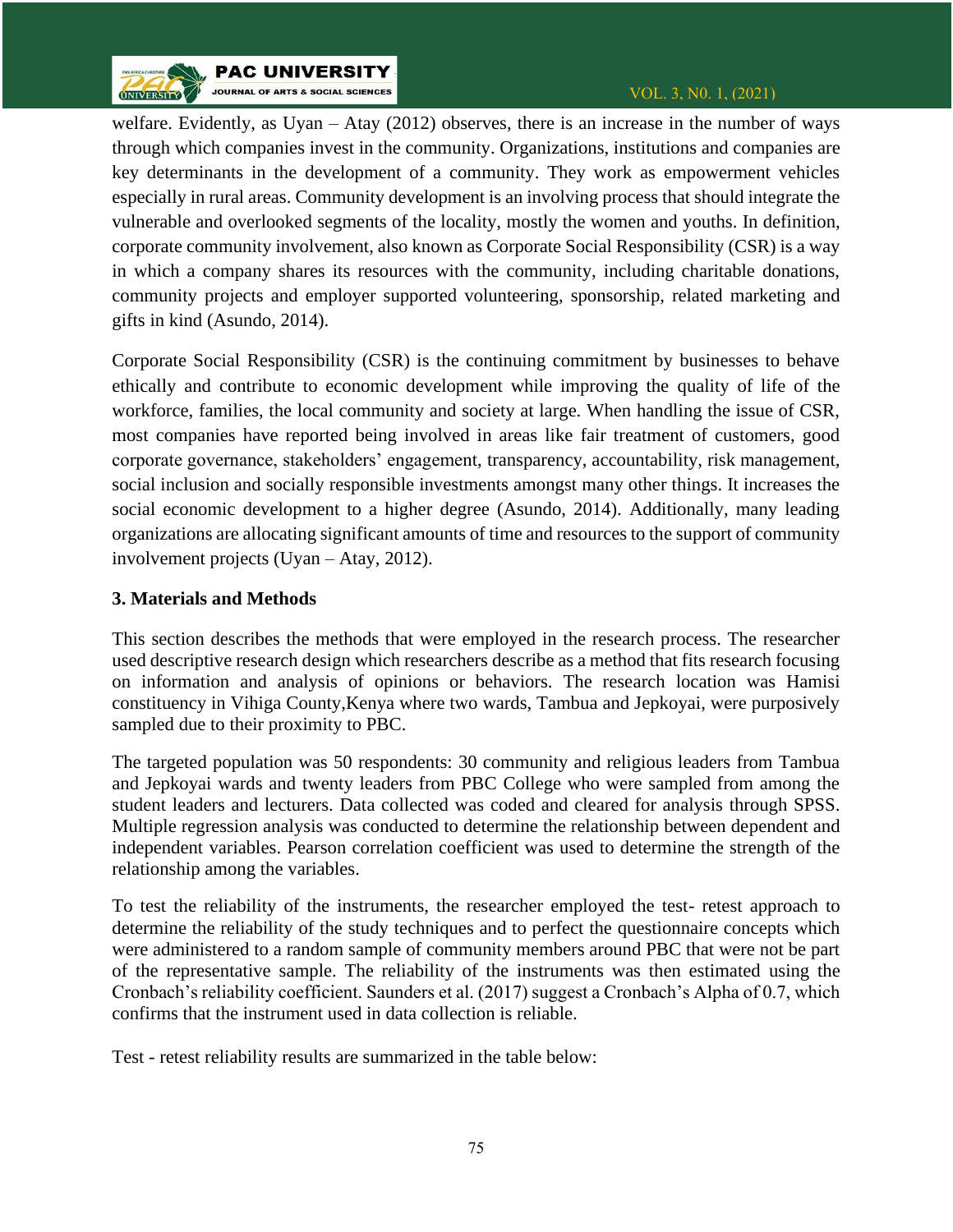

Table 1: Test - retest Reliability Results

| Aspect                              | No. of Items |     | p-value |  |
|-------------------------------------|--------------|-----|---------|--|
| Individualized Considerations       |              | .82 | .0000   |  |
| Intellectual Motivation             |              | .84 | .0000   |  |
| Motivation for Economic Development |              | .80 | .0000   |  |
| Leadership aspects                  |              | .75 | .0000   |  |
| General Questionnaire               | 22           | .79 | .0000   |  |

The general Cronbach's alpha of the questionnaire was .79; implying that the instrument was reliable. After data collection, the questionnaires were coded and SPSS version 24.0 was used to process and analyze data. Descriptive statistical analysis involved the use of mean, media, proportions and percentages while inferential statistical analysis helped to establish how the variables correlated

#### **4. Findings and Discussion**

The current paper discusses the leadership of PBC and its socio - economic implications in Hamisi Constituency. The four main implications of socio-economic activities studied are individualized considerations, intellectual motivation, inspirational motivation and idealized influence in relation to the socio-economic development of the Hamisi community. This is done through determining how the leadership of the college impacts the welfare of its employees and community members in Hamisi Constituency; finding out how PBC leadership motivates the individuals in the community to develop their creativity and intellectual engagements; establishing how the college motivates the community on important activities that can foster economic developments and determining ways through which the college influences the community to have high ethical behaviors in line with the faith and esteemed values in the community.

The two wards, Tambua and Jepkoyai that were sampled for the study had a 65.2% male and 34.8% female participation and 50% male and 50% female respectively. The responses indicated that 23.5% of the participants in PBC were aged between 26 and 40 years which would depict the average age of college going individuals and even their lecturers. The fact that the sample contained individuals of different ages could be used to make an assumption that the sample was representative as it contained age diversity within a population. In addition, the responses indicated that 65.2% of participants in Tambua ward were residents of Hamisi Constituency by birth. The remaining 34.8% were from other constituencies while in Jepkoyai 83.3% were residents of Hamisi Constituency by birth with the remaining 16.7% being from other Constituencies. The interpretation is that PBC attracts people from different areas.

#### **4.1 Implications of transformational leadership at PBC**

In order to evaluate leadership in PBC and its socio- economic implications in Hamisi Constituency, the study focused on individualized consideration, intellectual motivation, inspiration and motivation for economic development and high ethical behavior. The aspects were included into a self-administered questionnaire containing multiple choices.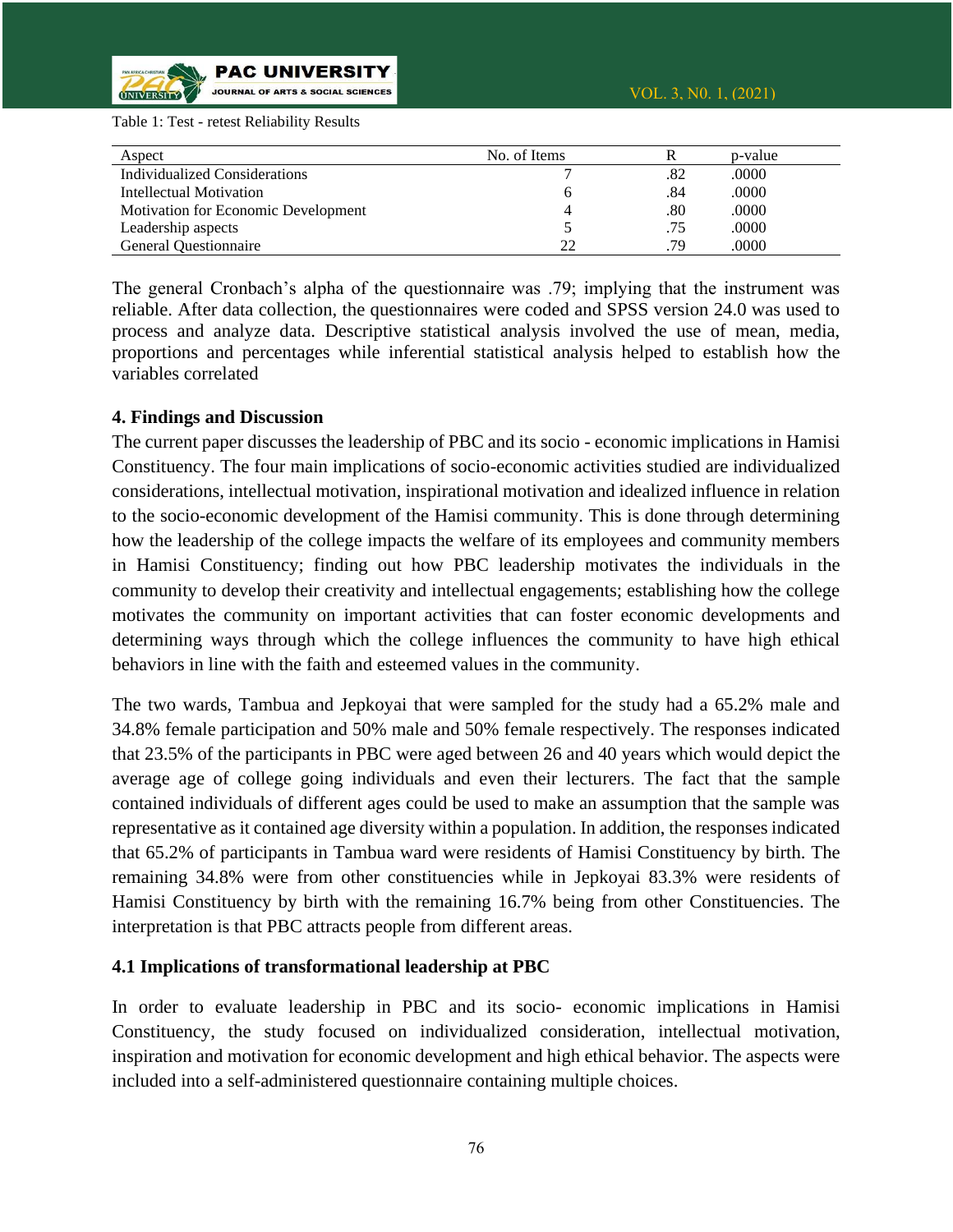#### **4.1.1 Descriptive Statistics of Individualized Considerations**

In order to measure individualized considerations, the study adopted a Likert scale ranging from 1 to 5 (1 = strongly disagree and  $5$  = strongly agree). Respondents were asked to state how much they agreed or disagreed with the aspects associated with individualized considerations. Responses obtained are summarized in Table 2 below:

Table 2: Descriptive Statistics of Individualized Considerations

| Stratum    |                                                                        | N  | M    | <b>SD</b> |
|------------|------------------------------------------------------------------------|----|------|-----------|
|            | PBC has employed some community members.                               | 17 | 3.76 | 1.251     |
|            | PBC leadership has empowered staff from the community with job skills. | 17 | 3.29 | 1.611     |
|            | PBC staffs demonstrate spiritual principles.                           | 17 | 4.35 | 1.057     |
|            | PBC staffs are church members.                                         | 17 | 4.35 | .996      |
| <b>PBC</b> | The PBC staff is friendly and respectable to members in the community. | 17 | 3.94 | .899      |
|            | The PBC staff members are stable economically.                         | 17 | 3.47 | 1.007     |
|            | The college organizes medical camps that are free for the community.   | 17 | 2.59 | 1.326     |
|            | <b>Individualized Consideration</b>                                    | 17 | 3.68 | .742      |
| Tambua     | PBC has employed some community members.                               | 23 | 4.39 | .499      |
| ward       |                                                                        |    |      |           |
|            | PBC leadership has empowered staff from the community with job skills. | 23 | 3.09 | 1.649     |
|            | PBC staffs demonstrate spiritual principles.                           | 23 | 4.04 | .976      |
|            | PBC staffs are church members.                                         | 23 | 4.09 | 1.311     |
|            | The PBC staff is friendly and respectable members in the community.    | 23 | 3.91 | 1.125     |
|            | The PBC staff members are stable economically.                         | 23 | 3.00 | 1.168     |
|            | The college organizes medical camps that are free for the community.   | 23 | 2.48 | 1.473     |
|            | <b>Individualized Consideration</b>                                    | 23 | 3.57 | .986      |
|            | PBC has employed some community members.                               | 12 | 3.67 | 1.231     |
|            | PBC leadership has empowered staff from the community with job skills. | 12 | 3.83 | 1.030     |
|            | PBC staffs demonstrate spiritual principles.                           | 12 | 3.92 | .515      |
| Jepkoyai   | PBC staffs are church members.                                         | 12 | 4.08 | .669      |
| ward       | The PBC staff is friendly and respectable members in the community.    | 12 | 4.00 | .000      |
|            | The PBC staff members are stable economically                          | 12 | 3.33 | .888      |
|            | The college organizes medical camps that are free for the community.   | 12 | 2.67 | .888      |
|            | <b>Individualized Consideration</b>                                    | 12 | 3.64 | .363      |

These results indicate that the composite mean for individualized consideration was highest in PBC stratum ( $M = 3.68$ ,  $SD = .742$ ) followed by Jepkoyai ward stratum ( $M = 3.64$ ,  $SD = .363$ ) and Tambua ward stratum ( $M = 3.57$ ,  $SD = .986$ ). Based on the Likert scale, the composite mean indicates that for the three strata, participants generally agreed with the statements associated with individualized considerations. The implication is that in all the three strata, there is a belief that PBC activities demonstrate individualized considerations.

According to the responses from PBC stratum, all the items used had means greater than the composite mean apart from the aspect of PBC staff members being stable economically  $(M = 3.47)$ ,  $SD = 1.007$ ) and that the college organizes medical camps that are free for the community (M =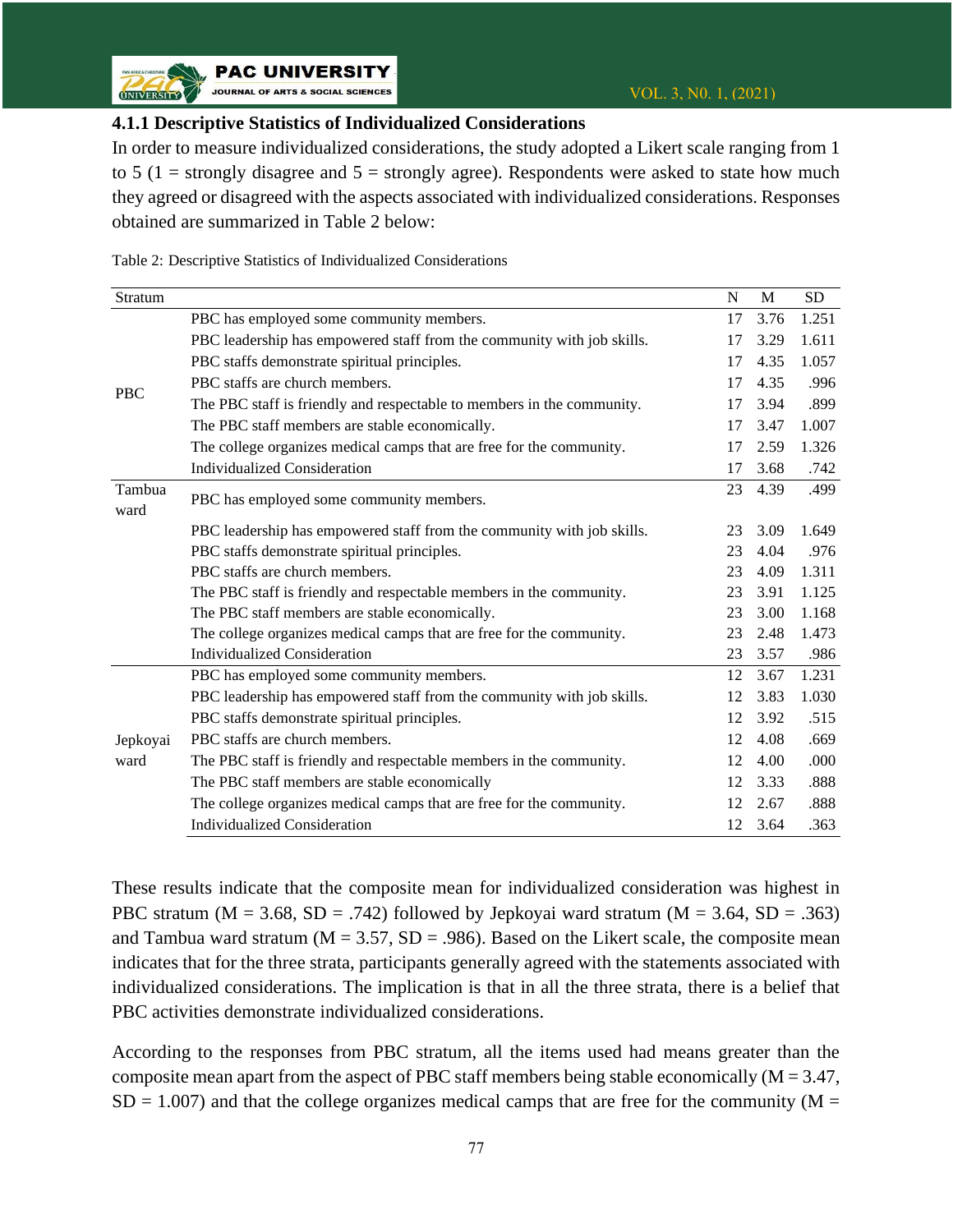

 $2.59$ ,  $SD = 1.326$ ). For Tambua ward stratum, three items had a lower mean than the composite mean, namely; PBC leadership has empowered staff from the community with job skills ( $M =$ 3.09, SD = 1.649); the PBC staff members are stable economically  $(M = 3.00, SD = 1.168)$  and the college organizes medical camps that are free for the community ( $M = 2.48$ ,  $SD = 1.473$ ). For the case of Jepkoyai ward, two items had lower means than the composite mean, that is; the PBC staff members are stable economically  $(M = 3.33, SD = .888)$  and that the college organizes medical camps that are free for the community ( $M = 2.67$ ,  $SD = .888$ ). The two items had lower means than composite mean in the PBC stratum.

The implication is that majority of the items in all the three strata had a stronger impact on measuring individualized considerations. Considering the means of the different aspects used in measuring individualized aspects, since majority had a greater mean than the composite mean, the study established that on average, respondents agreed with the aspects of individualized considerations. The present findings are consistent with those of Asundo (2014) which indicated that leadership of Theological or Christian colleges should focus on employing some of the community members. In a different study, Cunliffe (2010) also confirmed that it is important for the leadership of institutions of higher learning especially those that are inclined towards faith to focus on empowering staff from the community with job skills. The present study has consistent findings to those of Krause & Pozner (2010) by illustrating that other than influencing the PBC staffs and community members attend local churches, leadership of faith-based institutions of higher learning usually focus on encouraging harmonious living.

#### **4.1.2 Correlation Analysis on individualized consideration**

In order to establish implications of leadership on the individualized considerations as a component of socio-economic developments in the community, the study performed a correlation analysis. Given that the study assumed parametric variables, Pearson correlation coefficient was used to examine the correlation between the variables. The results of the hypothesis testing are illustrated in Table 3 below.

At 5% significance level, the study established a statistically significant correlation between leadership of PBC and individualized consideration in Hamisi Constituency; for PBC (*p* < .05) and Tambua ward ( $p < .05$ ) Strata. According to the Pearson correlation coefficients (PBC = .865 and Tambua ward = .850), the study confirms that such a correlation is not only positive but also strong. However, for Jepkoyai ward, the  $p > 0.05$ ; hence, the study failed to establish a statistically significant correlation between leadership of PBC and individualized considerations in the said stratum. Based on these findings, the study concluded that leadership of PBC has an impact on individualized considerations based on the distance from the college. The further from the college the member is, the more the decrease in correlational strength and significance. In other words, it seems that the college only affects those who are closer to it than those who are far from it.

Table 3:Correlations between PBC Leadership and Individualized Considerations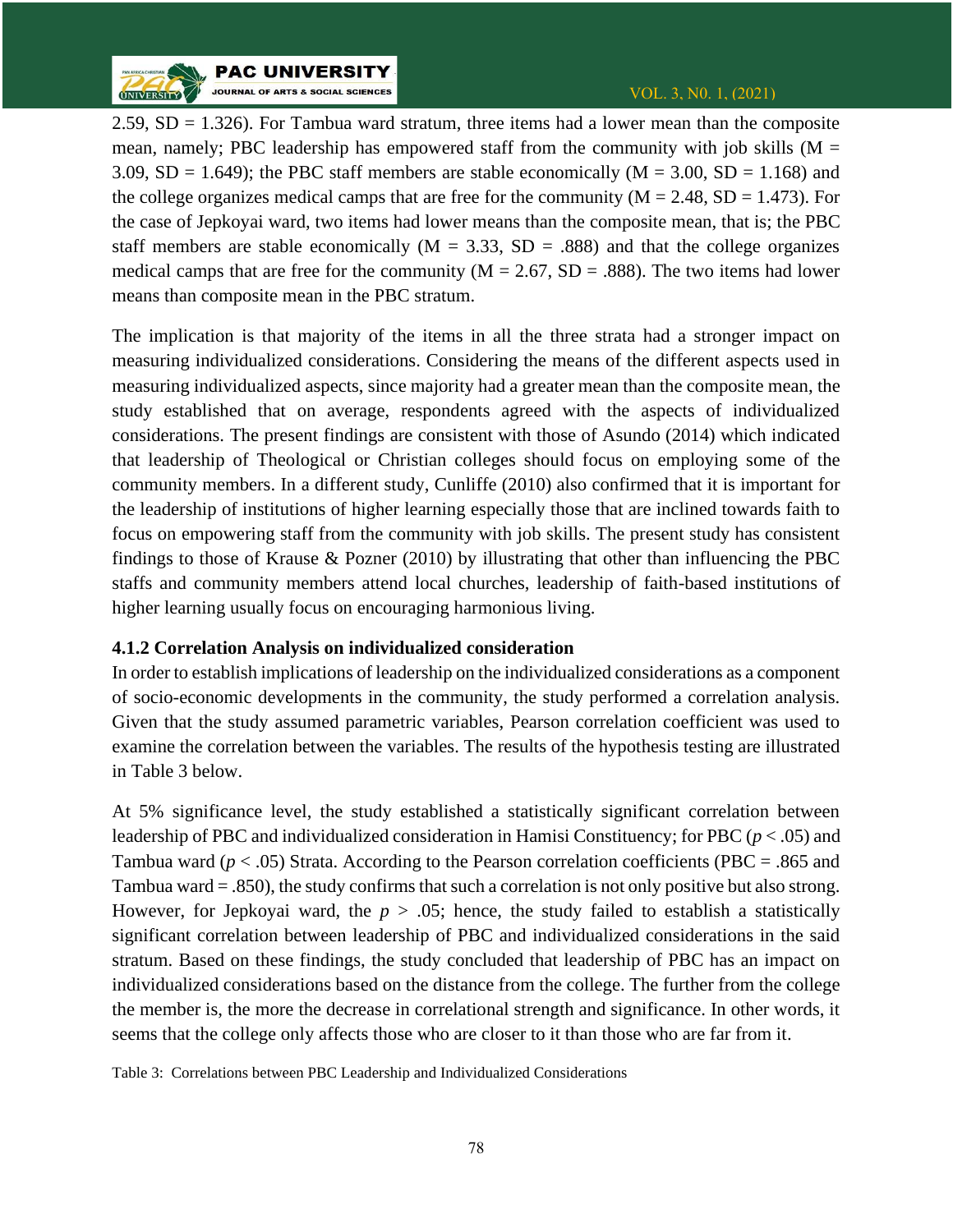**UNIVERSITY** 

**PAC UNIVERSITY** JOURNAL OF ARTS & SOCIAL SCIENCES

VOL. 3, N0. 1, (2021)

| Stratum    |                   |                            | <b>Individualized Considerations</b> |
|------------|-------------------|----------------------------|--------------------------------------|
| <b>PBC</b> | Leadership of PBC | <b>Pearson Correlation</b> | $.865***$                            |
|            |                   | $Sig. (2-tailed)$          | .000                                 |
|            |                   | N                          | 17                                   |
| Tambua     | Leadership of PBC | <b>Pearson Correlation</b> | $.850**$                             |
| ward       |                   | $Sig. (2-tailed)$          | .000                                 |
|            |                   | N                          | 23                                   |
| Jepkoyai   | Leadership of PBC | <b>Pearson Correlation</b> | .432                                 |
| ward       |                   | $Sig. (2-tailed)$          | .161                                 |
|            |                   | N                          | 12                                   |

\*\* Significant at 5% significance level

The present findings generally indicate that PBC leadership has a positive implication on the individualized considerations of the community members close to it. Similar findings were established by Wall, Pettibone & Kelsey (2005) indicating that faith-based learning institutions always focus on influencing the most immediate stakeholders. The most immediate stakeholders in this case can be identified as staffs and community members around the college.

The study also collaborates Bass & Riggio's (2006) findings which indicate that faith-based learning institutions focus on ensuring that they do not only teach the students but also impact positively on the immediate community. According to Christie, Barling & Turner (2011), when a faith-based learning institution is created, the leadership usually focuses on integrating the community members by offering employment opportunities on one hand and on the other hand impacting on their lives from an individual perspective. Based on these aspects, the present study confirms that PBC, just like any other faith-based organization, impacts on socio-economic aspects by demonstrating individual consideration in Hamisi Constituency. This is a measure of welfare of employees and community.

### **4.1.3 Descriptive Statistics of Intellectual Motivation**

The investigation also sought to find out how PBC leadership motivates individuals in the community to develop their creativity and intellectual engagements. This is seen through the descriptive statistics and correlation analysis in table 4 below where out of a 5-point Likert scale ranging from (1) strongly disagree to (5) strongly agree, elements on intellectual motivation for the three strata were measured.

Accordingly, the findings in Table 4 indicate that the composite means for Jepkoyai ward ( $M =$ 3.68, SD = .499) is the highest followed by PBC ( $M = 3.41$ , SD = 1.039) and lastly Tambua ward  $(M = 3.17, SD = 1.118).$ 

Based on these composite means, it can be noted that whereas participants from Jepkoyai ward on average agreed with aspects associated with the PBCs activities towards intellectual motivation, the participants from PBC and Tambua ward were on average indifferent as marked by neither agreeing nor disagreeing with the items associated with intellectual motivation. The study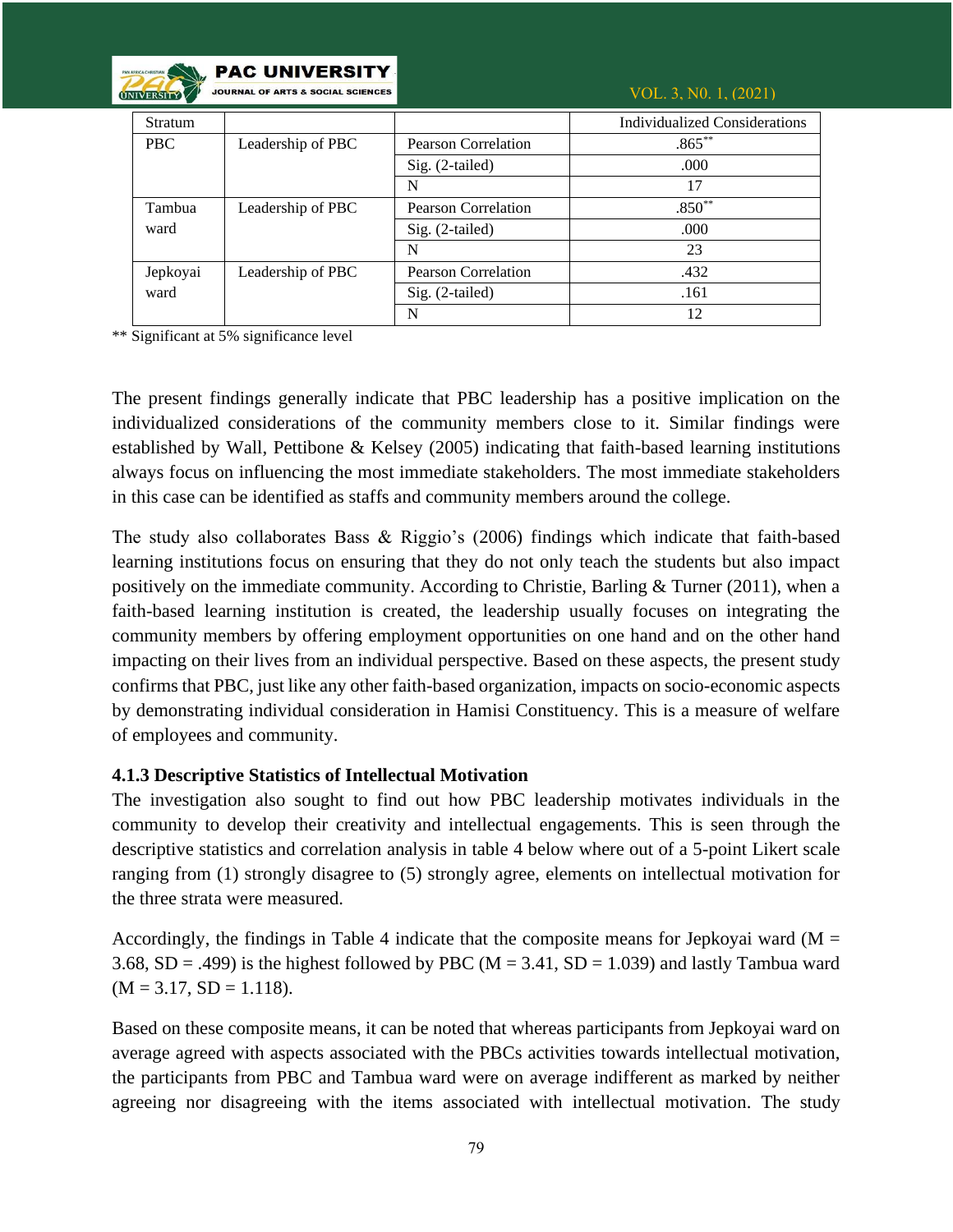concludes that stakeholders further away from the institution seem to appreciate the intellectual motivation more as opposed to the stakeholders nearer the institution. In reference to the specific items for measuring intellectual motivation, the findings indicated that for PBC, only two items had lower means than the composite mean, namely; PBC leadership helps to educate some less fortunate members ( $M = 2.71$ ,  $SD = 1.404$ ) and that PBC leadership occasionally conducts civic education to the community members ( $M = 2.53$ ,  $SD = 1.179$ ).

Table 4 : Descriptive Statistics of Intellectual Motivation

| Stratum    |                                                                                | N  | M    | <b>SD</b> |
|------------|--------------------------------------------------------------------------------|----|------|-----------|
| <b>PBC</b> | PBC leadership has helped the community in its education programs.             | 17 | 3.71 | 1.490     |
|            | PBC leadership enhances the community educational programs in our schools and  | 17 | 3.65 | 1.412     |
|            | churches.                                                                      |    |      |           |
|            | PBC leadership helps to educate some less fortunate members.                   | 17 | 2.71 | 1.404     |
|            | PBC leadership occasionally conducts civic education to the community members. | 17 | 2.53 | 1.179     |
|            | PBC leadership has allowed some of its staffs to be members of the community   | 17 | 3.65 | 1.272     |
|            | schools boards.                                                                |    |      |           |
|            | Children of the staffs of PBC are attends classes in the community schools.    | 17 | 4.24 | 1.147     |
|            | PBCs Activities for Intellectual Motivation.                                   | 17 | 3.41 | 1.039     |
|            | PBC leadership has helped the community in its education programs.             | 23 | 3.35 | 1.584     |
|            | PBC leadership enhances the community educational programs in our schools and  | 23 | 3.52 | 1.702     |
|            | churches.                                                                      |    |      |           |
| Tambua     | PBC leadership helps to educate some less fortunate members.                   | 23 | 2.22 | 1.085     |
| ward       | PBC leadership occasionally conducts civic education to the community members. | 23 | 2.48 | 1.238     |
|            | PBC leadership has allowed some of its staffs to be members of the community   | 23 | 3.09 | 1.379     |
|            | schools boards.                                                                |    |      |           |
|            | Children of the staffs of PBC are attends classes in the community schools.    | 23 | 4.35 | .935      |
|            | PBCs Activities for Intellectual Motivation.                                   | 23 | 3.17 | 1.118     |
|            | PBC leadership has helped the community in its education programs.             | 12 | 3.75 | .622      |
|            | PBC leadership enhances the community educational programs in our schools and  | 12 | 4.00 | .739      |
|            | churches.                                                                      |    |      |           |
| Jepkoyai   | PBC leadership helps to educate some less fortunate members.                   | 12 | 3.42 | .996      |
| ward       | PBC leadership occasionally conducts civic education to the community members. | 12 | 2.92 | 1.165     |
|            | PBC leadership has allowed some of its staffs to be members of the community   | 12 | 3.75 | .622      |
|            | schools boards.                                                                |    |      |           |
|            | Children of the staffs of PBC are attends classes in the community schools.    | 12 | 4.25 | .622      |
|            | PBCs Activities for Intellectual Motivation.                                   | 12 | 3.68 | .499      |

For the Tambua ward stratum, there were three items with lower means than the composite mean, namely; PBC leadership helps to educate some less fortunate members  $(M = 2.22, SD = 1.085)$ , PBC leadership occasionally conducts civic education to the community members ( $M = 2.48$ , SD = 1.238) and PBC leadership has allowed some of its staffs to be members of the community schools boards ( $M = 3.09$ ,  $SD = 1.379$ ). Jepkoyai ward stratum had two items with lower means than the composite means, namely; PBC leadership helps to educate some less fortunate members  $(M = 3.42, SD = .996)$  and PBC leadership occasionally conducts civic education to the community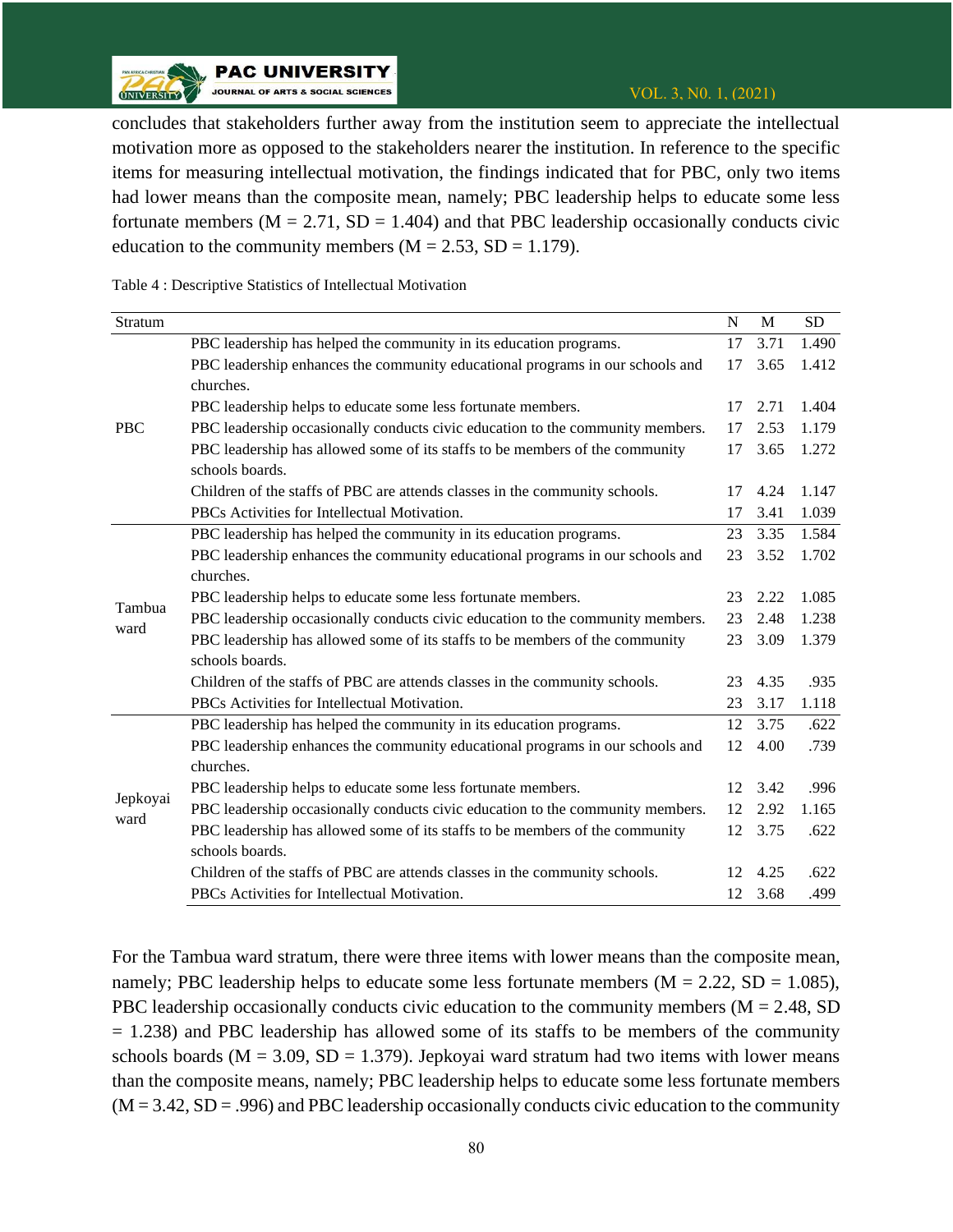

members ( $M = 2.92$ ,  $SD = 1.165$ ). According to the findings, study confirms that on average participants in the three strata agreed with items associated with intellectual motivation. Such findings confirm those of Christie, Barling & Turner (2011) who observes that faith-based organizations usually put in place measures that would assist in enhancing education of community members.

In another study, Zhu, *et. al*.(2011) established that the leadership of faith based learning institutions tries as much as possible to influence children of the staff members go to local or community schools, which in most cases are built and developed by them (institutions of higher learning). Hughes (2014) and Northouse (2013) also established the fact that leadership in faithbased institutions of higher learning would focus on inculcating their culture among them and the community members.

### **4.1.4 Correlation Analysis**

The study performed a correlation analysis between leadership in PBC and activities for intellectual motivation. The significance of the correlation was tested at 5% significance level. The results of correlations analysis between intent focus and organizational performance are as follows:

| Stratum    |                   |                            | Intellectual Motivation |
|------------|-------------------|----------------------------|-------------------------|
| <b>PBC</b> | Leadership of PBC | <b>Pearson Correlation</b> | $.841**$                |
|            |                   | $Sig. (2-tailed)$          | .000                    |
|            |                   | N                          | 17                      |
| Tambua     | Leadership of PBC | <b>Pearson Correlation</b> | $.819**$                |
| ward       |                   | Sig. (2-tailed)            | .000                    |
|            |                   | N                          | 23                      |
| Jepkoyai   | Leadership of PBC | <b>Pearson Correlation</b> | .562                    |
| ward       |                   | Sig. (2-tailed)            | .057                    |
|            |                   |                            | 12                      |

Table 5: Correlations between PBC Leadership and Intellectual Motivation

\*\* Significant at 5% significance level

At 5% significance level, the study established a statistically significant correlation between leadership of PBC and intellectual motivation in Hamisi Constituency for PBC (*p* < .05) and Tambua ward ( $p < .05$ ) strata. According to the Pearson correlation coefficients (PBC = .841 and Tambua = .819), the study confirms that such correlations are not only positive but also strong. Hence, the study failed to establish a statistically significant correlation between PBC leadership and intellectual motivation in the said stratum. From such studies, the study concluded that PBC leadership has an impact on intellectual motivation based on the distance from the college. For this case, the further way from the college the decrease in strength and significance of correlation between PBC leadership and intellectual motivation. Just like in the case of individualized consideration, the study findings seem to indicate that PBC leadership only impacts those who are closer to it.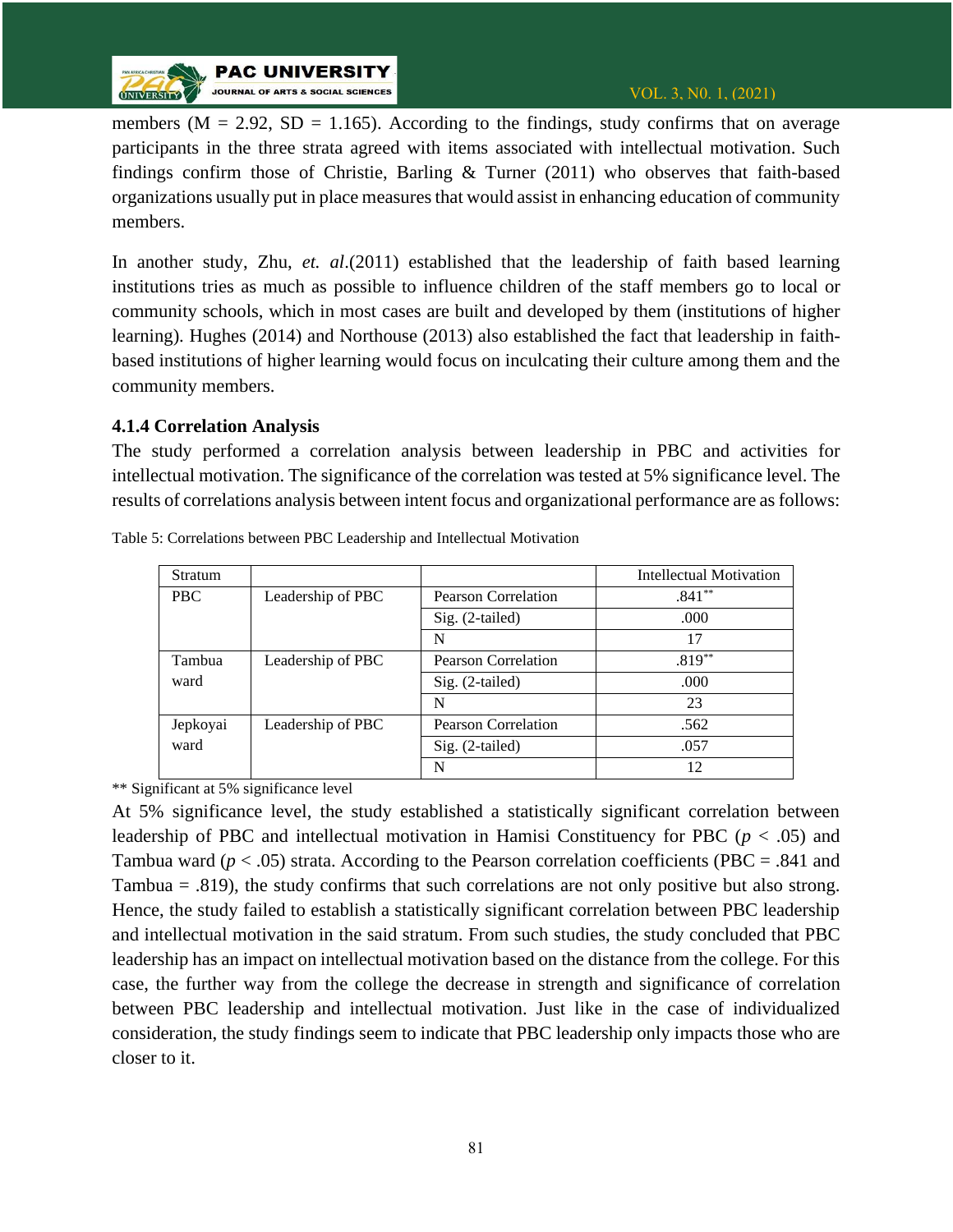



These findings echo those of Robbins & Judges (2015) indicating that intellectual motivation is one of the main leadership roles of institutions of higher learning especially the faith-based ones. Similarly, while investing the aspect of transformational leadership in faith-based institutions of higher learning, Robbins & Judges (2015) established the fact that a significant focus is always directed towards where there are adequate educational programs and resources. Zhu, et. al. (2011) too had similar findings that through their transformational leadership, faith based higher learning institutions continue to focus on transforming the lives of staff and community members. Combining with the previous studies, the present study thus ascertains that PBC leadership is playing an essential role towards engaging in activities associated with intellectual motivation in Hamisi Constituency.

# **4.1.5 PBC Leadership, Inspiration and Motivation towards Economic Developments in Hamisi Constituency**

The investigation further sought to find out how the college motivates the community on important activities that can advance economic developments. This was established through, a number of statements anchored on a 5- point Likert scale  $(1 =$  strongly disagree and  $5 =$  strongly agree). The responses obtained from the participants are illustrated through table 6 below and discussed in the preceding section. From the findings, the composite means for inspiration and motivation for economic development in Jepkoyai ward ( $M = 3.67$ ,  $SD = .469$ ) is the greatest followed by PBC  $(M = 3.09, SD = 1.281)$ . Tambua ward is the least  $(M = 2.68, SD = 1.173)$ . Based on such composite means, the study established that on average, the participants in Jepkoyai ward agreed with the items associated with inspiration and motivation for economic development.

In other words, the participants from Jepkoyai ward believed that through its leadership, PBC inspires and motivates economic development. The study findings further indicated that on average, participants from PBC and Tambua ward were indifferent as to whether or not PBC leadership inspires and motivates towards economic development. Looking at the specific items in the PBC stratum, it is clear that PBC offers support training to the local communities on how to improve their productivity and hence boost their economy. For Jepkoyai ward, the study established that two items had a lower mean than the composite mean, namely; PBC offers support training to the local communities on how to improve their productivity ( $M = 3.25$ ,  $SD = .866$ ) and that the college participates in fundraising and financial support when requested by the community  $(M = 3.42, SD = .793)$ . A correlational analysis on the same phenomena is presented in the table 7 below.

From the above findings, *p* value < .05 for PBC and Tambua ward strata is evident. This leads to a conclusion that PBC ( $r = .773$ ) and Tambua ward's ( $r = .849$ ) depicting a 5% significance level is a statistically significant strong positive relationship for PBC's leadership, on inspiration and motivation for economic development. In addition, the correlation is stronger in Tambua ward than in PBC. The study also established that *p* value for Jepkoyai ward > .05; hence, at 5% significance level there is no statistically significant correlation between PBC leadership, inspiration and motivation for economic development.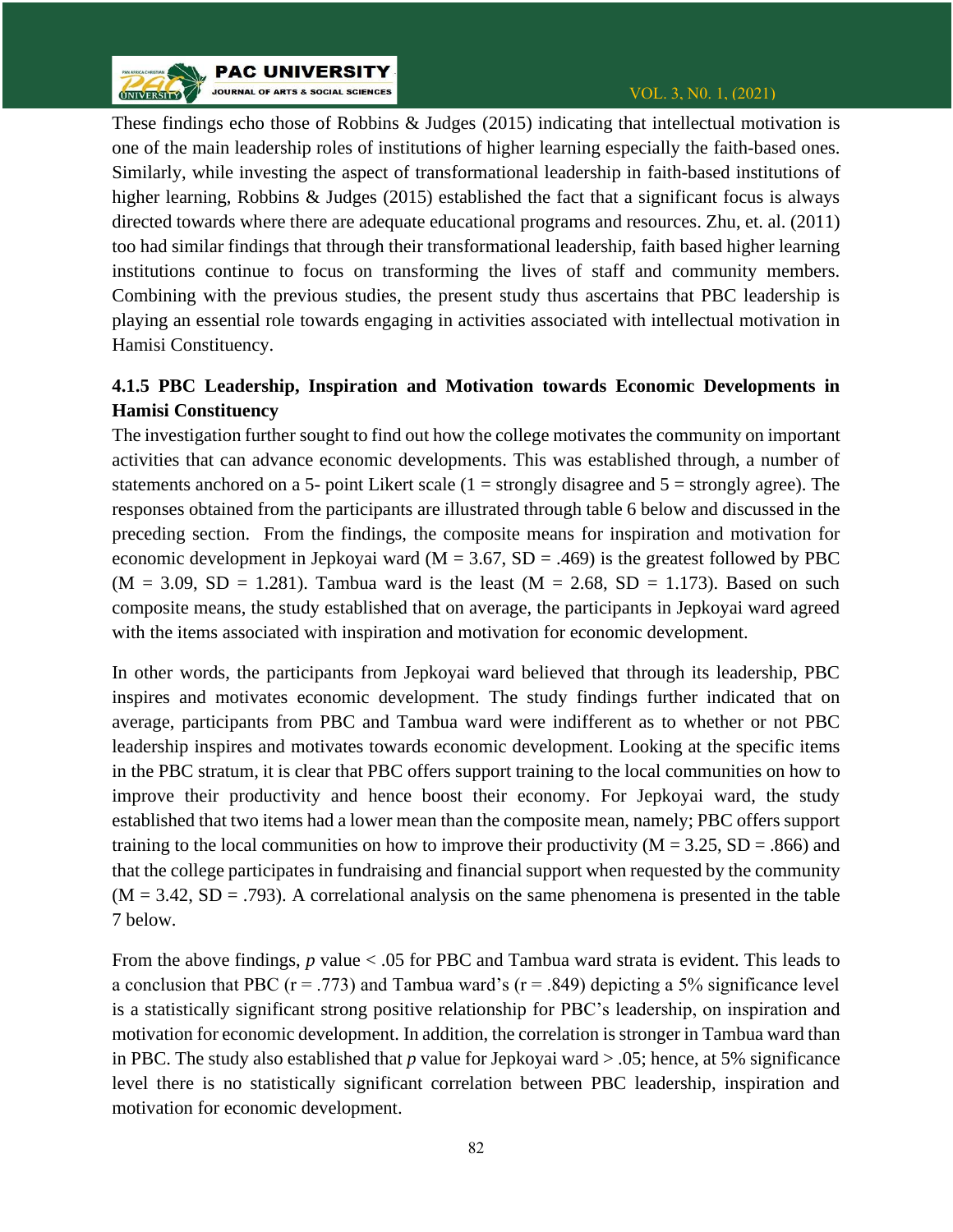

| Stratum          |                                                                                     | N  | M       | <b>SD</b> |
|------------------|-------------------------------------------------------------------------------------|----|---------|-----------|
|                  | PBC leadership has an activity that motivates people to work hard in the            | 17 | 3.12    | 1.364     |
|                  | community.                                                                          |    |         |           |
|                  | PBC leadership offers the community with supplying tenders for goods and            | 17 | 3.35    | 1.498     |
|                  | services.                                                                           |    |         |           |
| <b>PBC</b>       | PBC offers support training to the local communities on how to improve their        |    | 17 2.53 | 1.586     |
|                  | productivity that helps boost their economy.                                        |    |         |           |
|                  | The college participates in fundraising and financial support when requested by the | 17 | 3.35    | 1.412     |
|                  | community.                                                                          |    |         |           |
|                  | Inspiration and Motivation for Economic Development.                                | 17 | 3.09    | 1.281     |
|                  | PBC leadership has activities that motivates people to work hard in the community.  | 23 | 2.70    | 1.363     |
|                  | PBC leadership offers the community with supplying tenders for goods and            | 23 | 3.00    | 1.414     |
|                  | services.                                                                           |    |         |           |
| Tambua           | PBC offers support training to the local communities on how to improve their        | 23 | 2.00    | .905      |
| ward             | productivity that helps boost their economy.                                        |    |         |           |
|                  | The college participates in fundraising and financial support when requested by the | 23 | 3.04    | 1.492     |
|                  | community.                                                                          |    |         |           |
|                  | Inspiration and Motivation for Economic Development.                                | 23 | 2.68    | 1.173     |
|                  | PBC leadership has activities that motivate people to work hard in the community.   | 12 | 4.08    | .515      |
|                  | PBC leadership offers the community with supplying tenders for goods and            | 12 | 3.92    | .669      |
| Jepkoyai<br>ward | services.                                                                           |    |         |           |
|                  | PBC offers support training to the local communities on how to improve their        | 12 | 3.25    | .866      |
|                  | productivity that helps boost their economy.                                        |    |         |           |
|                  | The college participates in fundraising and financial support when requested by the | 12 | 3.42    | .793      |
|                  | community.                                                                          |    |         |           |
|                  | Inspiration and Motivation for Economic Development.                                |    | 12 3.67 | .469      |

Table 6*:* Descriptive Statistics on Inspiration and Motivation towards Economic Development

Table 7: Correlations between Leadership in PBC, Inspiration and Motivation for Economic Development

| Stratum    |                   |                            | Inspiration and Motivation for |
|------------|-------------------|----------------------------|--------------------------------|
|            |                   |                            | Economic Development           |
| <b>PBC</b> | Leadership of PBC | Pearson Correlation        | $.773**$                       |
|            |                   | $Sig. (2-tailed)$          | .000                           |
|            |                   | N                          | 17                             |
| Tambua     | Leadership of PBC | <b>Pearson Correlation</b> | $.849**$                       |
| ward       |                   | $Sig. (2-tailed)$          | .000                           |
|            |                   | N                          | 23                             |
| Jepkoyai   | Leadership of PBC | <b>Pearson Correlation</b> | .327                           |
| ward       |                   | Sig. (2-tailed)            | .300                           |
|            |                   | N                          | 12                             |

\*\* Significant at 5% significance level

The study further concluded that just like in the other cases, Jepkoyai ward being far away from the college does not receive the benefits of leadership as compared to the community members around or closer to the college.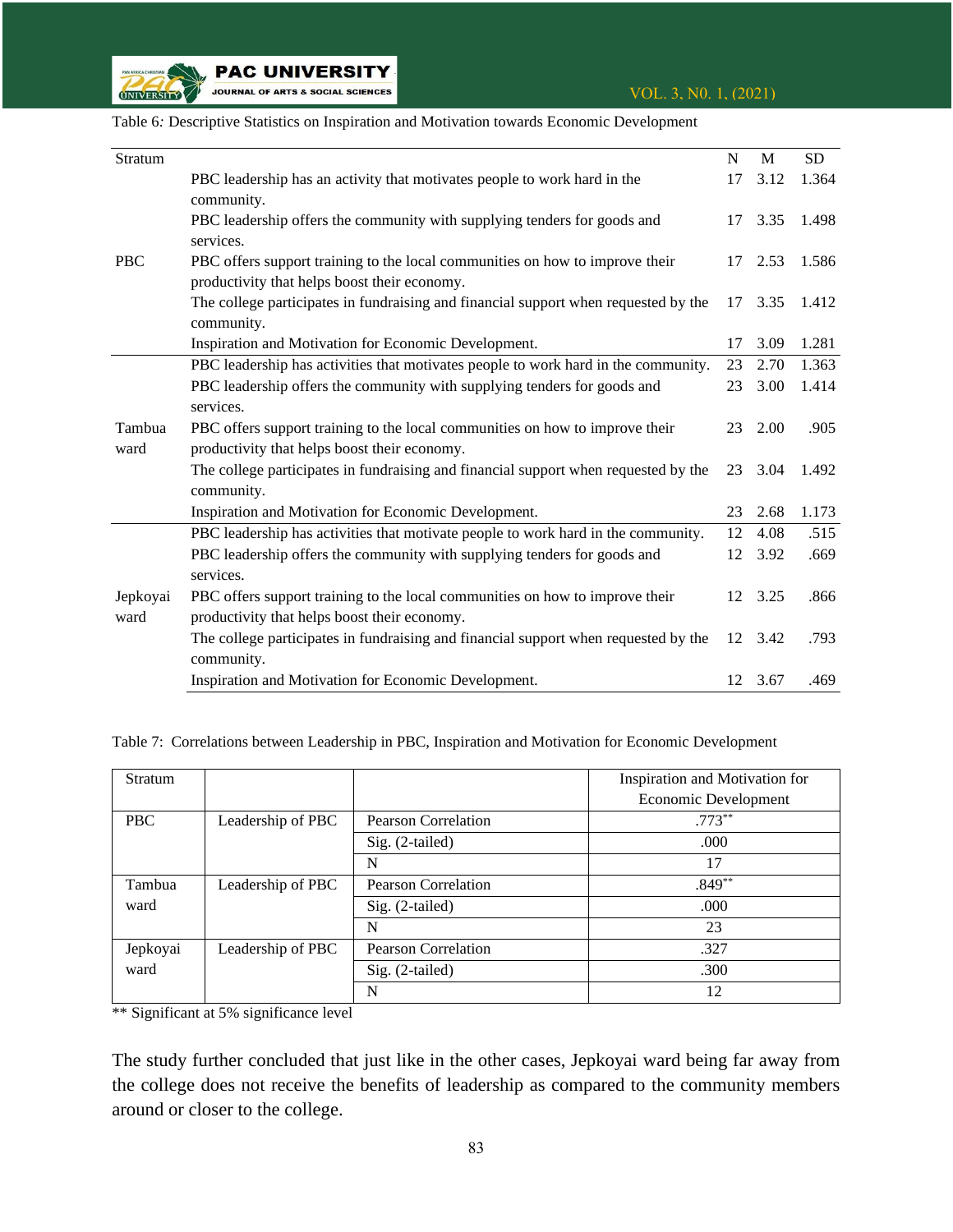

The present study findings are consistent with various studies in the past. For instance, according to Akanbi (2017), leadership of Faith based organizations' (FBO) learning institutions has in many instances developed ways of enhancing economic development of the surrounding community. In another study, Omotoye (2010) established that leadership of FBOs of higher learning engage in activities that would motivate people to engage in additional work. Freeman (2015) found out that leadership of Christian based learning institutions tends to use the Bible in encouraging community members to work hard and be productive. Other than participating in fundraising and financial support when requested, Akanbi & Beyers (2017) found out that a number of FBOs of higher learning are in some instances involved in training local communities on different ways of improving productivity. Courtesy of the afore mentioned findings, the present study confirms that PBC leadership has a significant effect on the inspiration and motivation of members of Hamisi Constituency towards economic development.

### **4.1.6 PBC Leadership and Ethical Behaviors in line with Faith related values**

There was also the issue of determining ways through which PBC influences the community to have high ethical behaviors in line with the faith and esteemed values in the community. The study asked participants a number of questions on how the college, through its leadership, influences ethical behavior.

According to the findings, in Tambua ward, 34.8% agreed to the fact that PBC leadership usually recognizes individual performances while 50% of the participants in Jepkoyai ward disagreed With respect to the college having programs that can assist individuals in improving their standards of living, 47.1% of the participants in PBC, 43.5% in Tambua ward and 41.7% in Jepkoyai ward agreed. The implication is that PBC leadership ensures that there are programs conducted by the college towards improving the community's standard of living. The study findings also indicated that 88.2% of participants from PBC, 47.8% from Tambua ward and 100% from Jepkoyai ward opine that the college leadership has been instrumental in enhancing harmonious living among the community members.

### **5. Conclusions**

The study established a statistically significant correlation between PBC leadership and individualized consideration in Hamisi Constituency for PBC and Tambua ward strata while in Jepkoyai ward, the study failed to establish a statistically significant correlation. In reference to impacting on the welfare of the employees and community members, it was found out that the further away from the college, the declining significance and correlation. Additionally, a statistically significant correlation between PBC leadership and intellectual motivation in Hamisi Constituency for PBC and Tambua ward strata was established. According to the Pearson correlation coefficients, the study confirms that such correlations are not only positive but also strong. From the findings, a statistically significant strong positive relationship between PBC leadership and the inspiration and motivation for economic development of the community was established as well as ways through which PBC influences the community to have high ethical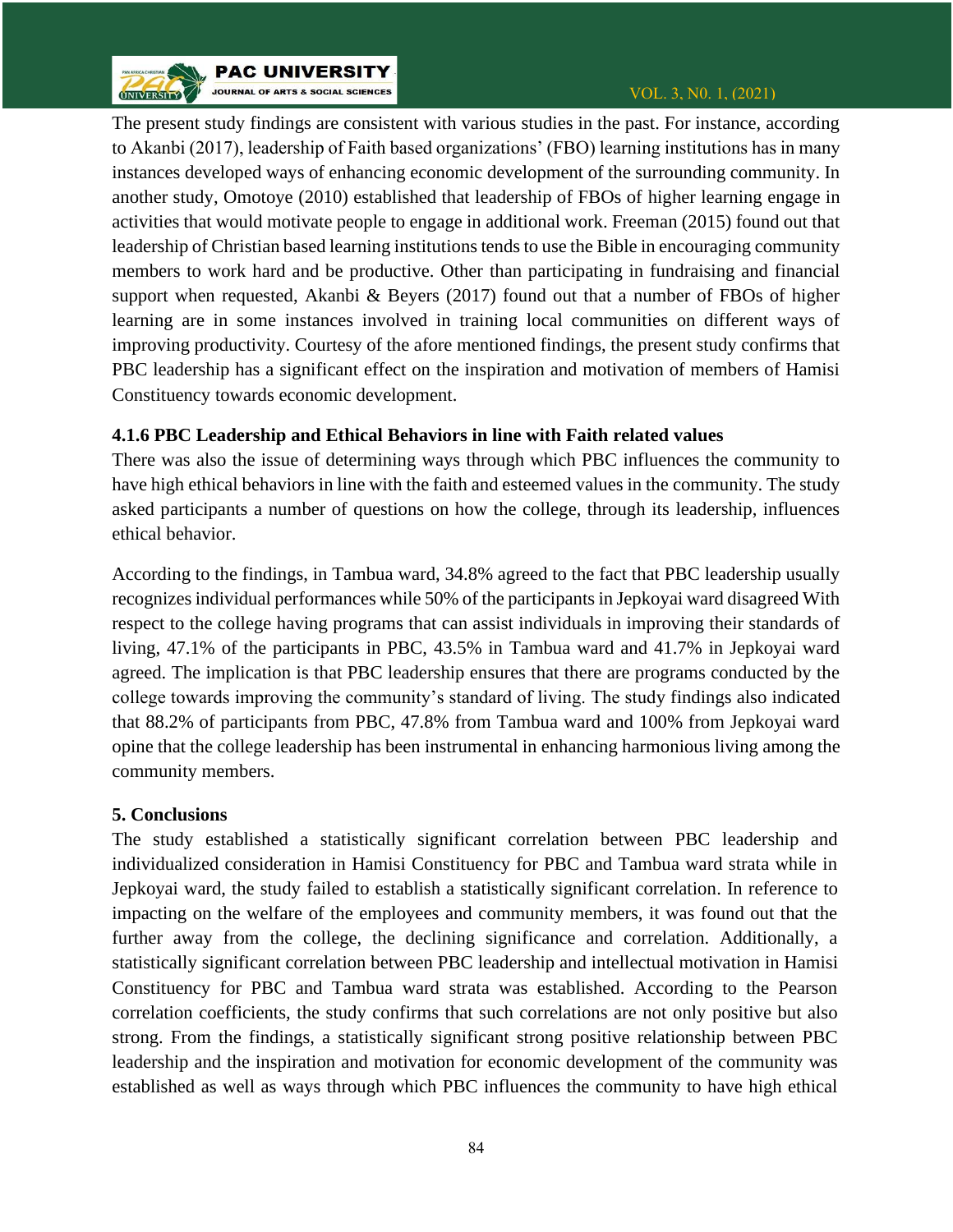

behaviors determined. It is the contention of this paper therefore that PBC leadership has positive implications on the socio-economic lives of Hamisi Constituency especially those in close proximity and this can be replicated in a majority of the faith-based institutions of higher learning particularly those located in rural Kenya.

#### **6. Acknowledgement**

The authors wish to appreciate the leadership of the Pentecostal Bible College for its invaluable input to this study. Similarly, all the respondents were gracious in their provision of information which made this work possible. To you all, we are so grateful.

#### **7. References**

- Akanbi, O. S. (2017). *The Socio-Economic and Political Impact of South-West Nigerian Pentecostal Churches Viewed from A Theological Perspective* (Doctoral dissertation, University of Pretoria).
- Akanbi, S. O., & Beyers, J. (2017). The church as a catalyst for transformation in the society. *HTS Theological Studies*, *73*(4), 1-8.
- Asundo, C. (2014). Impact of community based organizations on the socio economic development of the rural communities: a case study of Kakamega south district,(Unpublished doctorate dissertation). University of Nairobi.
- Avolio, B . J . (1999). *The Future of Leadership Organization*: Thousand Oak. Sage Publication.
- Bae, K. (2001). Transformational leadership and its application in church organization. *Dissertation Abstracts International*, *62*(02), 663.
- Bass, B. M. & Avolio, B. J (1990). *Developing Trans- formational Leadership*. Manual for the leadership Questionnaire. Palo Alto, CA: Consulting Psychologists Press.
- Bass, B. M. & Riggio, E. G. (2006) *Transformational leadership*. New York: Free Press.
- Bass, B. M. (1985). *Leadership and performance beyond expectation*. New York: Free Press.
- Bass, B. M. (2000). The future of leadership in learning organizations. *Journal of Leadership Studies*, *7*(3), 18-40.
- Bennis, W. (2007). *The challenges of leadership in the modern world*: Introduction to the special issue. American Psychologist
- Bennis, W. (2010). *Leadership Competencies*. Leadership Excellence
- Burns, M. J (1978) *Leadership*: New York. Harpers Row
- Chikati, J. (2019).*Corporate social responsibility in Africa*. Repaired Publishing Department Kenya. Cataloging in Publishing
- Christie, A., Barling, J., & Turner, N. (2011). Pseudo‐Transformational Leadership: Model Specification and Outcomes 1. *Journal of Applied Social Psychology*, *41*(12), 2943-2984.
- Crowther, S., & Osula, B. (2013). A contextual leadership model for indigenous churches in northern Brazil. *Journal of Virtues & Leadership*, *3*(1), 1-13.
- Cunliffe, A. (2013). *Organization Theory*. London (3rd ed): Sage Publication.
- D'Souza, A. (2003). *Leadership: Trilogy on leadership and effective management*. Limuru: Kolbe
- Freeman, D. (2015). Pentecostalism and economic development in Sub-Saharan Africa. In *The Routledge handbook of religions and global development* (pp. 128-140). Routledge.